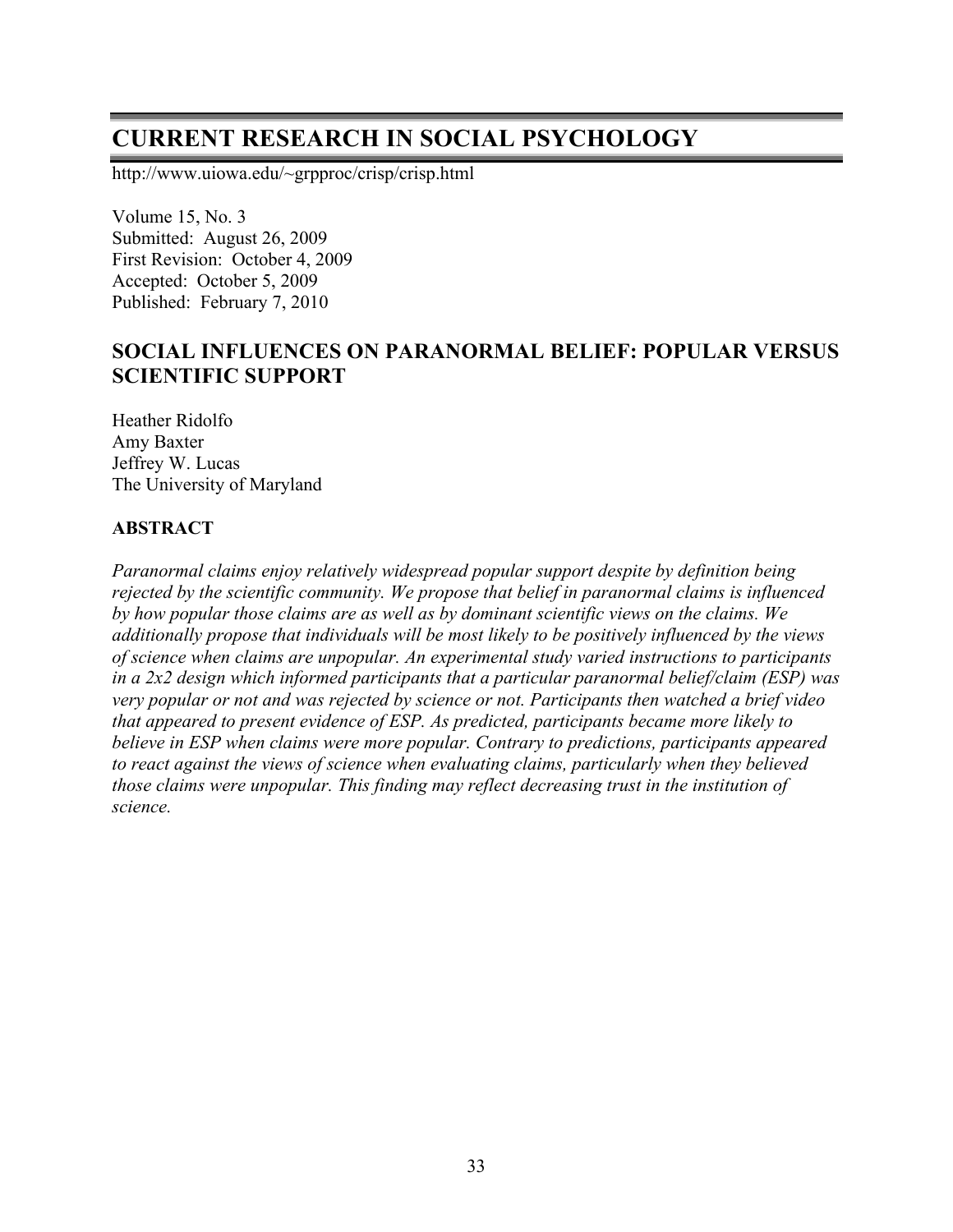## **INTRODUCTION**

Belief in paranormal claims has increased markedly in the United States in recent decades. For example, a 2001 Gallup Poll found significant (greater than 5%) increases in belief for seven paranormal claims since 1990, and a significant decrease in only one polled belief (Moore 2005). [1] Further, the overall percent of Americans believing in paranormal claims is high. According to the 2001 Gallup Poll, for example, half or more of Americans believe in psychic or spiritual healing (54% believed, 26% did not believe) and in extrasensory perception (ESP) (50% believed, 27% did not believe). Belief in paranormal claims in student populations is similarly high (Duncan, Donnelly, Nicholson, and Hees 1992; Messer and Griggs 1989). These findings are troubling to educators who value and teach an approach of appropriating belief according to evidence. In that belief in paranormal claims by definition requires one to disregard existing bodies of knowledge, paranormal beliefs may reflect an inability or unwillingness to link conclusions to evidence. [2] Consistent with this, belief in the paranormal tends to be associated with lower cognitive ability and academic performance (Blackmore and Troscianko 1985; Musch and Ehrenberg 2002; Tobacyk 1984).

Belief in paranormal claims has increased alongside decreasing trust in social institutions. Evidence of malfeasance in organizations such as Enron, WorldCom, Halliburton, and Tyco led to a significant loss of trust in the integrity of the U.S. corporate sector, and particularly of corporate leadership (Alsop 2004; Gosschalk and Hyde 2005; Leeds 2003). This declining trust has also extended to the institution of science (Bloom and Rosovsky 2001; Hanley and Shogren 2005). Surveys indicate that trust in science in general seems to be declining (Nowotny 2005).

It may be a coincidence that increasing belief in paranormal claims appears to have coincided with decreasing trust in science. The correspondence, however, raises interesting questions. Basic social psychology indicates that individuals will become more likely to believe claims that are more popular. We also expect people to generally adhere to the dominant views of science. What happens when the popularity of beliefs conflicts with the views of science is the focus of the research reported here.

We conducted an experimental study in which participants watched a videotape manipulated to appear to show a person demonstrate ESP. Study instructions varied to participants in a 2x2 experimental design. Half of participants were told that public belief in ESP is high, half that it is low. Additionally, instructions told half of participants that science rejects the possibility of ESP, while half were told that scientists recognize ESP as a possibility. Results were in the direction of popularity increasing belief and scientific support *decreasing* belief. We also found a significant interaction indicating that individuals were especially likely to react against the views of science when claims were unpopular.

## **THEORETICAL DEVELOPMENT**

Features of individuals play a significant role in the likelihoods that they will believe in paranormal claims. For example, individuals lower in critical thinking ability are more likely to accept paranormal claims as true than are individuals higher in critical thinking ability (Wierzbicki 1985). Our focus, however, is on social factors that influence belief in the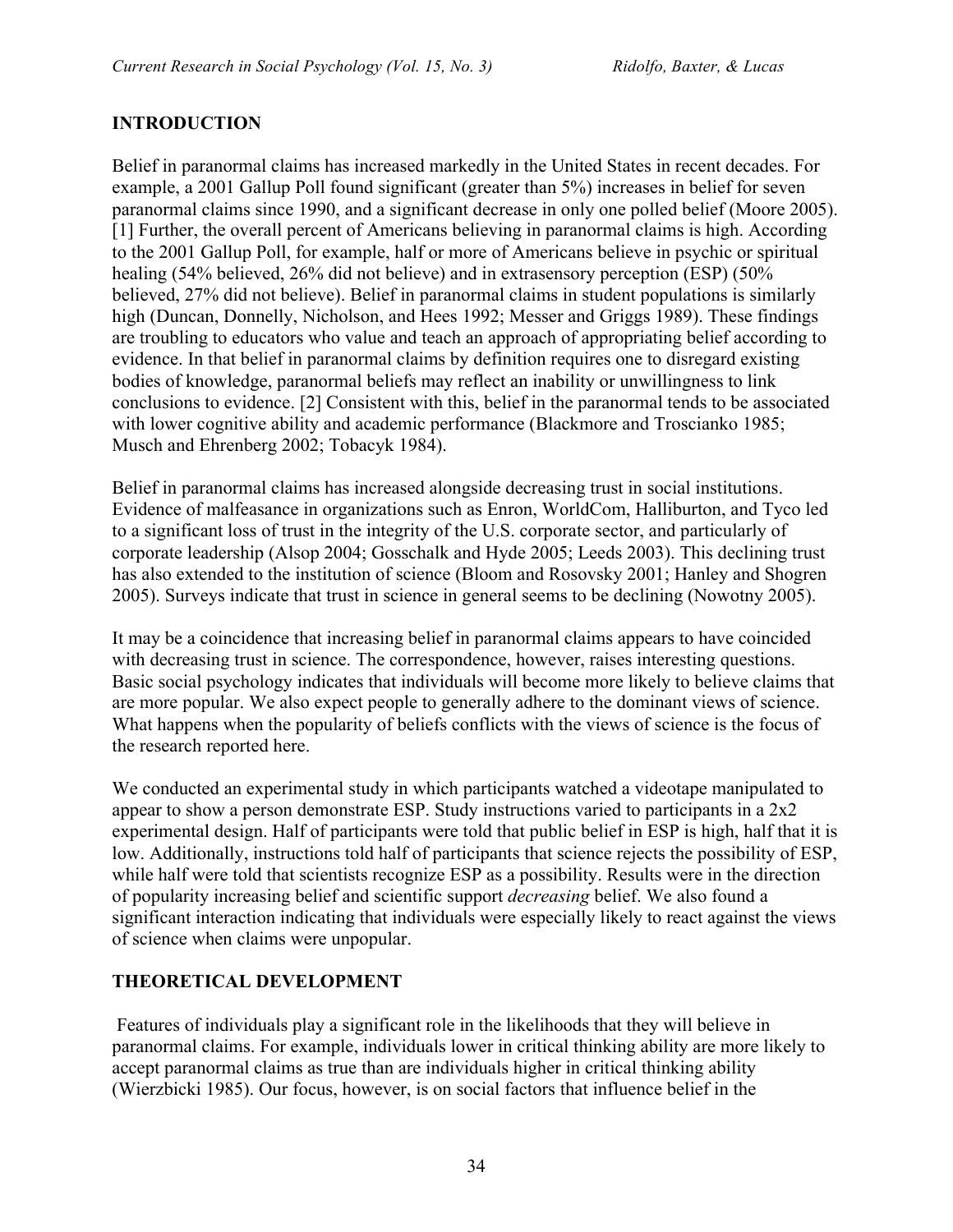paranormal. At least since Asch's (1951) classic research on conformity, social psychological research has demonstrated that individuals will change their beliefs in a direction consistent with group standards. As a result, we should expect that beliefs in paranormal claims will be affected by perceptions of social acceptance of those claims. [3]

Markovsky and Thye (2001) demonstrated in an experimental study the malleability of paranormal beliefs to social pressures. In their study, participants became significantly more likely to believe they had witnessed a paranormal phenomenon when a confederate who witnessed the same phenomenon claimed to believe the phenomenon to be true. Furthermore, confederates who were not present were just as highly influential as sources who were present. In Asch's research, larger groups were more influential in producing conformity than were smaller groups. And, subsequent research (Campbell and Fairey 1989) found that increasing group size had larger effects when normative influence processes, as opposed to information influence, were operating. From this body of research, we should expect perceptions of beliefs in society in general to have significant effects on an individual's likelihood to believe in a paranormal claim. We thus make the following prediction:

Hypothesis 1: Participants will be more likely to accept a paranormal explanation for an unusual event when they believe the paranormal explanation is more widely popular compared to when they believe it is less popular.

We also anticipate that individuals will be influenced by the views of science in their acceptance of paranormal claims. Although trust in science is declining, scientists remain more trusted than politicians and those in other public institutions (Nowotny 2005). A 2009 poll by the Pew Research Center (2009) found that an overwhelming majority of Americans (84%) believed that science has had a positive effect on society and that science has made life easier for most people. Further, those polled held scientists in high regard. In rating professions by their contributions to society's well-being, scientists were rated lower than only teachers and members of the military and ahead of medical doctors, journalists, and lawyers among other professions. We predict the following:

Hypothesis 2: Participants will be more likely to accept a paranormal explanation for an unusual event when they believe that the scientific community is accepting of the paranormal explanation than when they believe that the scientific community rejects it.

Although trust in science remains generally high, Americans are willing to depart from dominant views of science on particular issues such as evolution and global warming (Lang 2005). The 2009 Pew poll which found that trust in science remains high also found increasing skepticism about science. When asked America's greatest achievement in the prior 50 years, 47% of Americans in 1999 listed a scientific achievement. In 2009, only 27% of American's listed a scientific achievement in response to the same question. The growing acceptance of paranormal claims combined with a decreased trust in science and willingness to depart from science on particular issues leads us to predict that individuals will selectively adhere to dominant views of science. We predict that individuals will attend to the views of science when claims are unpopular but will tend to disregard the views of science for popular claims: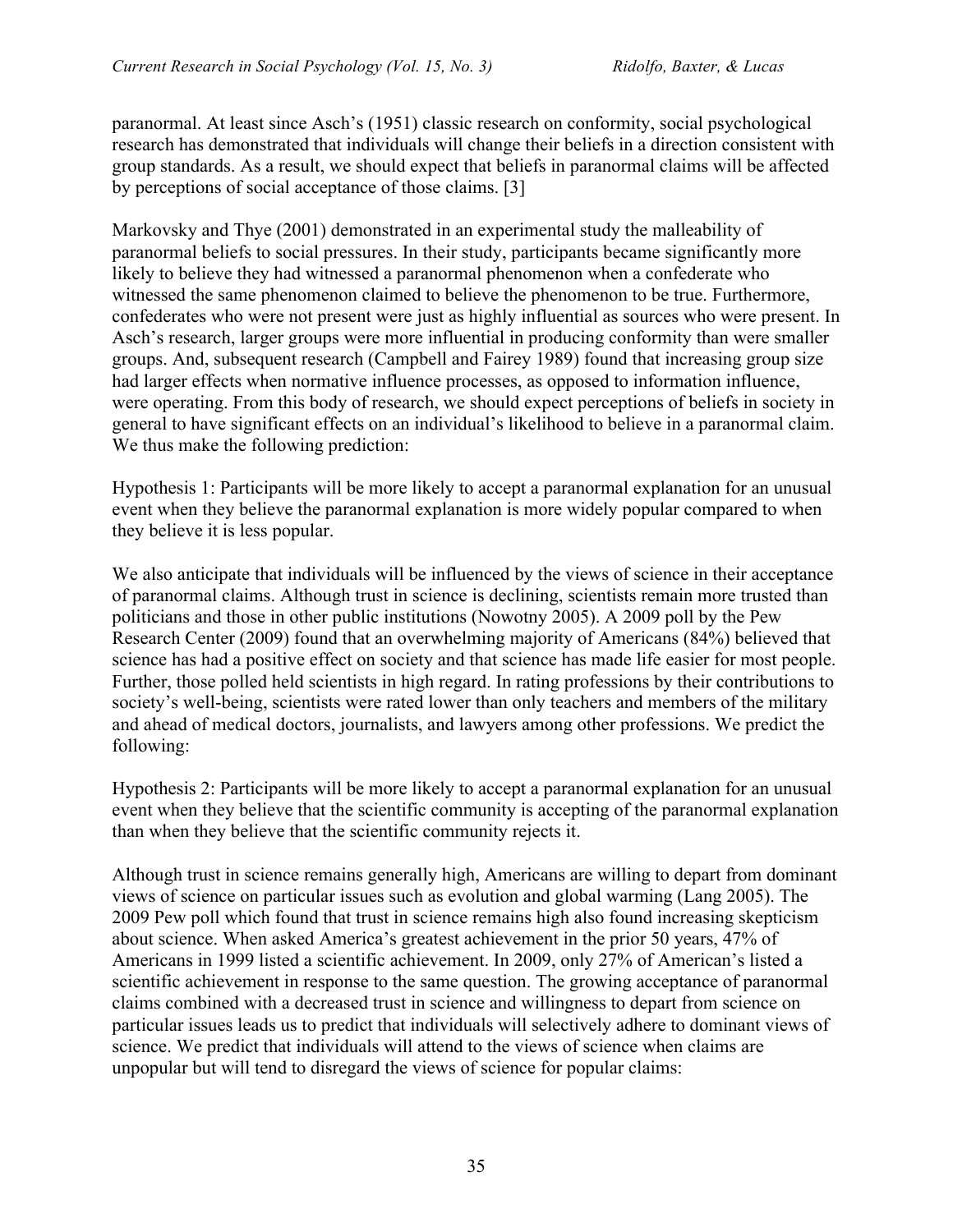Hypothesis 3: Popularity and scientific acceptance will interact such that participants will become less likely to believe paranormal claims rejected by the scientific community when belief in those claims is unpopular but not when belief is popular.

Our goal in carrying out our research was not to test for levels of paranormal belief in the population at-large. The prevalence of belief in the paranormal among Americans is welldocumented. Instead, our objective was to test the above predictions on how dominant belief systems affect individual beliefs. To test our predictions, we carried out an experimental study with college student volunteers as participants. Details of the study are described below.

## **METHODS**

Participants were undergraduate students at a large public university. Upon arriving for the study, participants first completed an information form containing standard demographic items. They also answered a question indicating the extent to which they believed that ESP is a real phenomenon. Instructions said that the investigators were interested in studying how individuals respond to evidence of ESP. The study contained four conditions in a 2x2 design that varied popularity of ESP and the perspective of science on ESP. The four conditions of the study were as follows:

Condition 1: Participants read that 25% of the American public believes in ESP and that the scientific community rejects the possibility of ESP.

Condition 2: Participants read that over 90% of the American public believes in ESP and that the scientific community rejects the possibility of ESP.

Condition 3: Participants read that 25% of the American public believes in ESP and that the scientific community is becoming more open to the possibility of ESP.

Conditions 4: Participants read that 90% of the American public believes in ESP and that the scientific community becoming more open to the possibility of ESP.

Thus, participants were told that either 25% or 90% of the public believes in ESP (in fact, about 50% of Americans believe in ESP) and that the scientific community either rejects or accepts the possibility of ESP (in fact, the scientific community overwhelmingly rejects the possibility of ESP). The text of instructions participants received was as follows:

"ESP is particularly relevant to study in today's society because there has been a dramatic increase in the proportion of the United States' population that believes in ESP. A recent Gallup Poll found that [about 25%] [more than 90%] of Americans believe that some persons possess ESP, a figure up significantly from just 10 years ago. [While more and more Americans are believing in ESP, the overwhelming majority of the scientific community still rejects the possibility of ESP, arguing that it violates certain irrefutable scientific principles] [Along with the American public increasingly believing in ESP, the scientific community is becoming more open to the idea as well—many scientists now believe that ESP is at least possible]."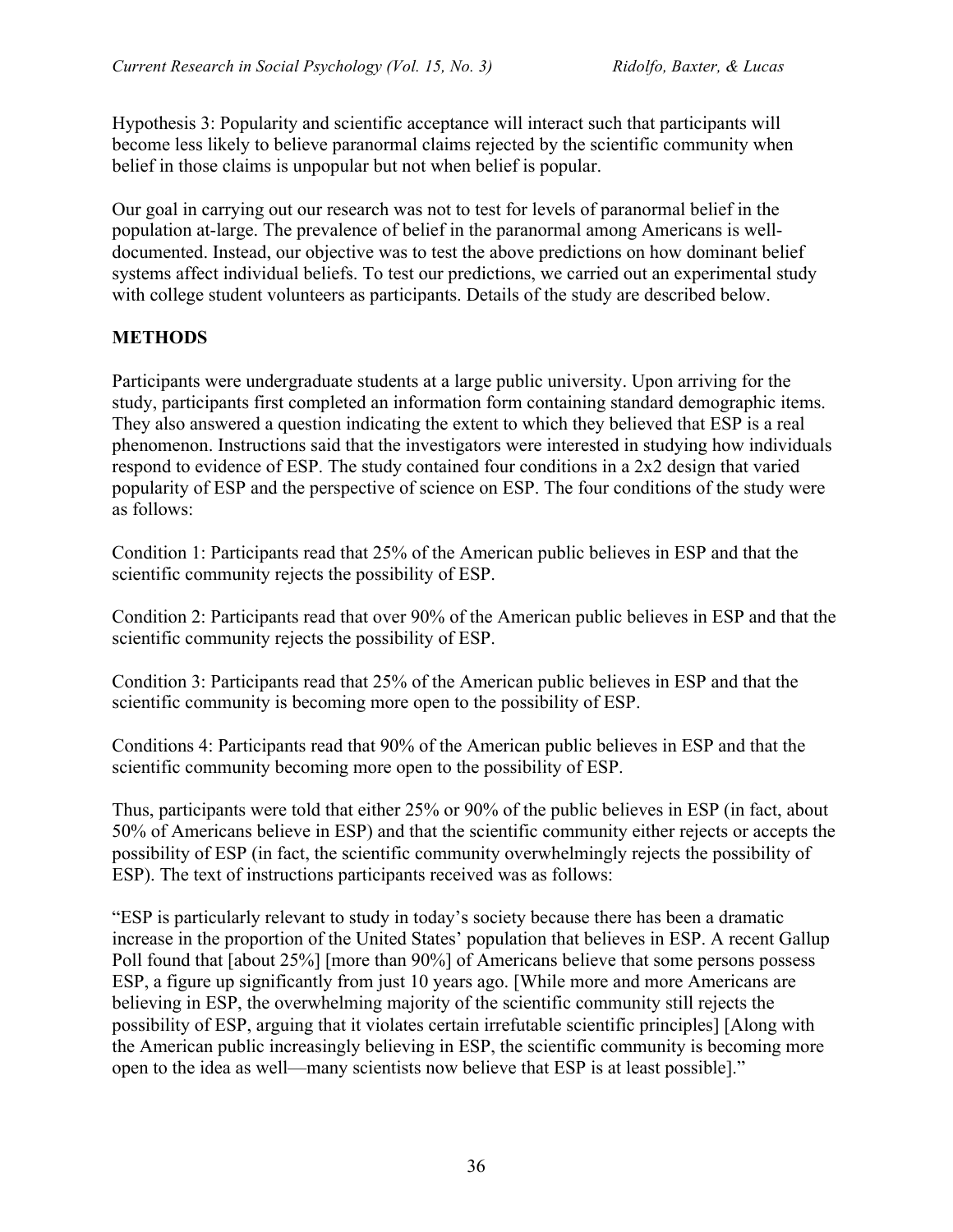After reading instructions particular to their conditions, participants watched a short video in which an individual completes a card-guessing task. The individual in the video performs much better than would be predicted by chance (unknown to participants, the individual in the video was informed of answers by someone off-camera). After watching the video, participants completed a number of questionnaire items, including whether the participants believed in ESP and whether they thought the individual in the video displayed ESP in her guesses. We predict that as participants believe that a greater proportion of the American public believes in ESP, they will becomes more likely to believe (i.e., greater belief in Condition 2 than in Condition 1 and in Condition 4 than in Condition 3). We further predict that as participants believe that the scientific community is more open to the possibility of ESP, they will become more likely to believe (i.e., greater belief in Condition 3 than in Condition 1 and in Condition 4 than in Condition 2). We also predict an interaction between public and scientists' beliefs such that the effect of the views of science is greater when beliefs are less popular in the public at large.

## **RESULTS**

Forty participants completed each experimental condition for a total of 160 participants. We rejected data from an additional five participants who did not believe the video was authentic or did not believe the study instructions were truthful.

We predicted that participants would become more accepting of paranormal explanations when they believed the explanation had high public support or support from the scientific community. We also predicted that effects of public and scientific support would interact such that effects of science would be greater for less popular claims. We tested our hypotheses by comparing results on a dependent variable that asked participants the extent to which they believed in ESP after watching the video presentation. We measured the item on a 7-point scale with the top end of the scale reflecting high levels of belief in ESP.

Following are mean scores on the belief in ESP scale across conditions:

Condition 1 (25% of public believes; science rejects):  $4.58$  (SD = 1.92)

Condition 2 (90% of public believes; science rejects):  $4.50$  (SD = 1.60)

Condition 3 (25% of public believes; science accepts):  $3.58$  (SD = 1.84)

Condition 4 (90% of public believes; science accepts):  $4.80$  (SD = 1.70)

Mean differences show a pattern that is difficult to interpret. The most noteworthy finding appears to be that individuals are especially likely to reject claims that are unpopular but accepted by science. We conducted an ANOVA to test for main effects of scientific and public support as well as the interaction between the two, while controlling for participant gender, age, and race. ANOVA results showed a significant main effect for public support ( $F = 7.077$ ,  $p =$ .009). When participants believed that claims were more popular, they became more likely to accept them. The main effect for the views of science was not significant ( $F = 1.162$ ,  $p = .283$ ).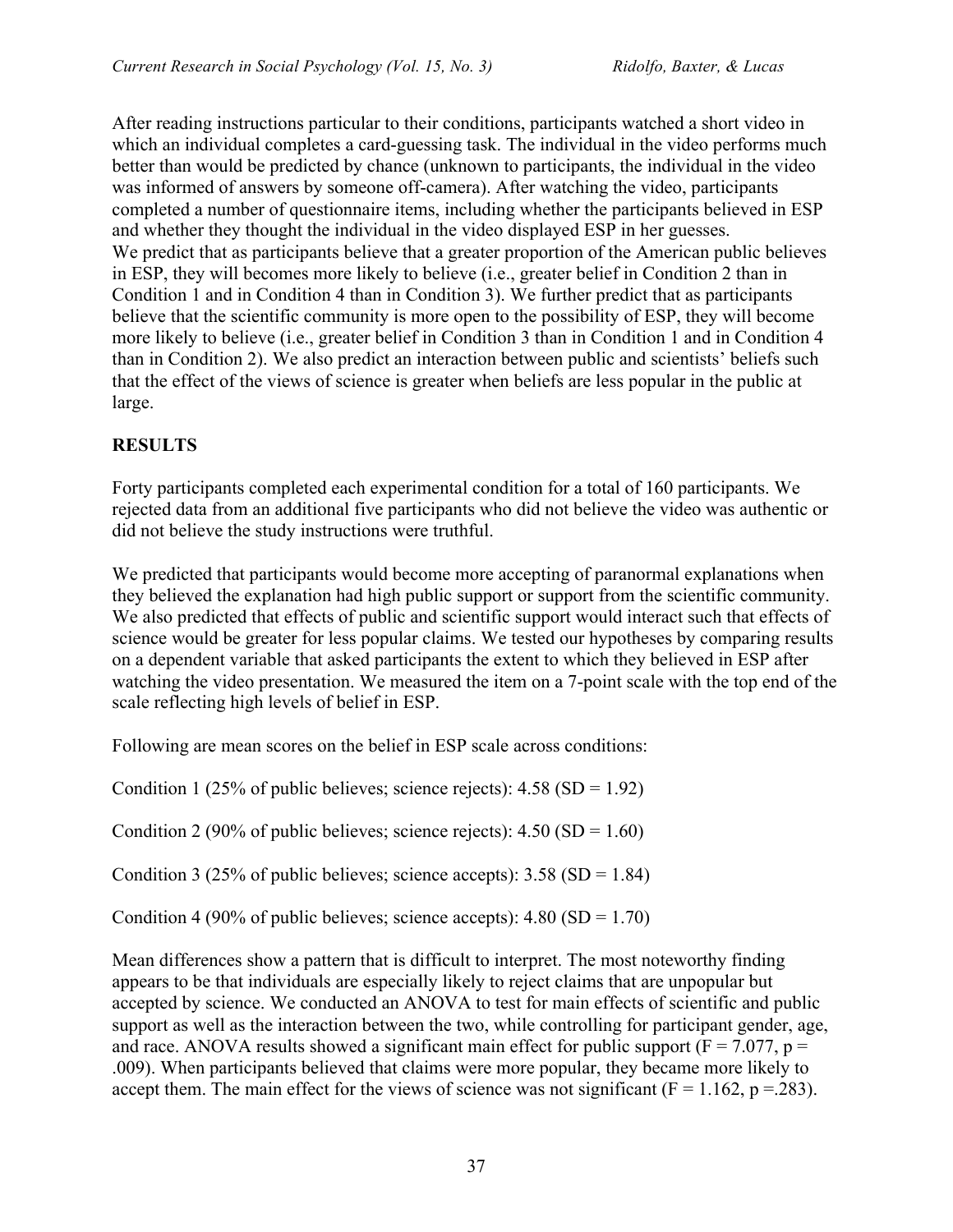Participants were not significantly affected by the views of science. The interaction between public and scientific views was significant ( $F = 6.786 = .010$ ). The interaction, however, operated differently than we predicted. We expected the views of science to carry less weight for more popular claims. This was the case. However, the effect of science for unpopular claims was in the opposite direction of what we expected: When claims were unpopular, individuals reacted against the views of science in their beliefs.

#### **DISCUSSION**

We found relatively strong evidence that individuals are more likely to accept paranormal claims as true when they believe such claims have popular support. This finding contributes to and extends research that has found significant effects of social influences on belief in the paranormal. We found no effects indicating that science rejecting a claim led individuals to be less likely to believe the claim. In fact, when participants believed that science rejected a claim, they moved in the direction of being *more* likely to accept the claim as true. This finding ran counter to our expectations but is consistent with findings that trust in science is decreasing.

We predicted that effects of science and popularity would interact such that individuals would be most likely to look to the views of science when evaluating unpopular claims. The effects of science were largest when beliefs were unpopular, but the effects were in the opposite direction of what we predicted. When participants believed that ESP had widespread support, participants indicated generally high belief irrespective of information on the views of science. When participants believed that ESP had less popular support, they were more likely to believe when they were told science rejected ESP than when they were told that science accepted the possibility of ESP. Comparing means across conditions, participants expressed similar levels of belief in three of the four conditions—both conditions in which ESP had high popular support and the condition in which ESP did not have widespread popular support and science rejected the possibility of ESP. In the fourth condition, in which participants were instructed that belief in ESP is not popular but science accepts ESP as a possibility, mean belief scores dropped significantly.

A possible explanation for the set of means across conditions is that participants first may have looked to the popularity of claims when determining belief. If claims were popular, then participants were generally likely to believe. When claims were unpopular, however, participants might have considered the views of science and moved away from dominant scientific thought. Another explanation is that the condition with anomalous findings is the only condition that presented a set of information likely to be inconsistent with any of the participants' prior experiences. Claims not being widely accepted and being rejected by science go hand in hand, as do claims being widely believed and accepted by science. Beliefs being popular but rejected by science (e.g., spiritual healing) also often complement each other. However, it is difficult to think of claims rejected by three quarters of the public at large but accepted by scientists as true. Perhaps other conditions triggered cognitive processes that led to expressions of belief in some participants, whereas the condition with inconsistent information did not. These potential explanations are purely speculative, and this issue would benefit from further investigation.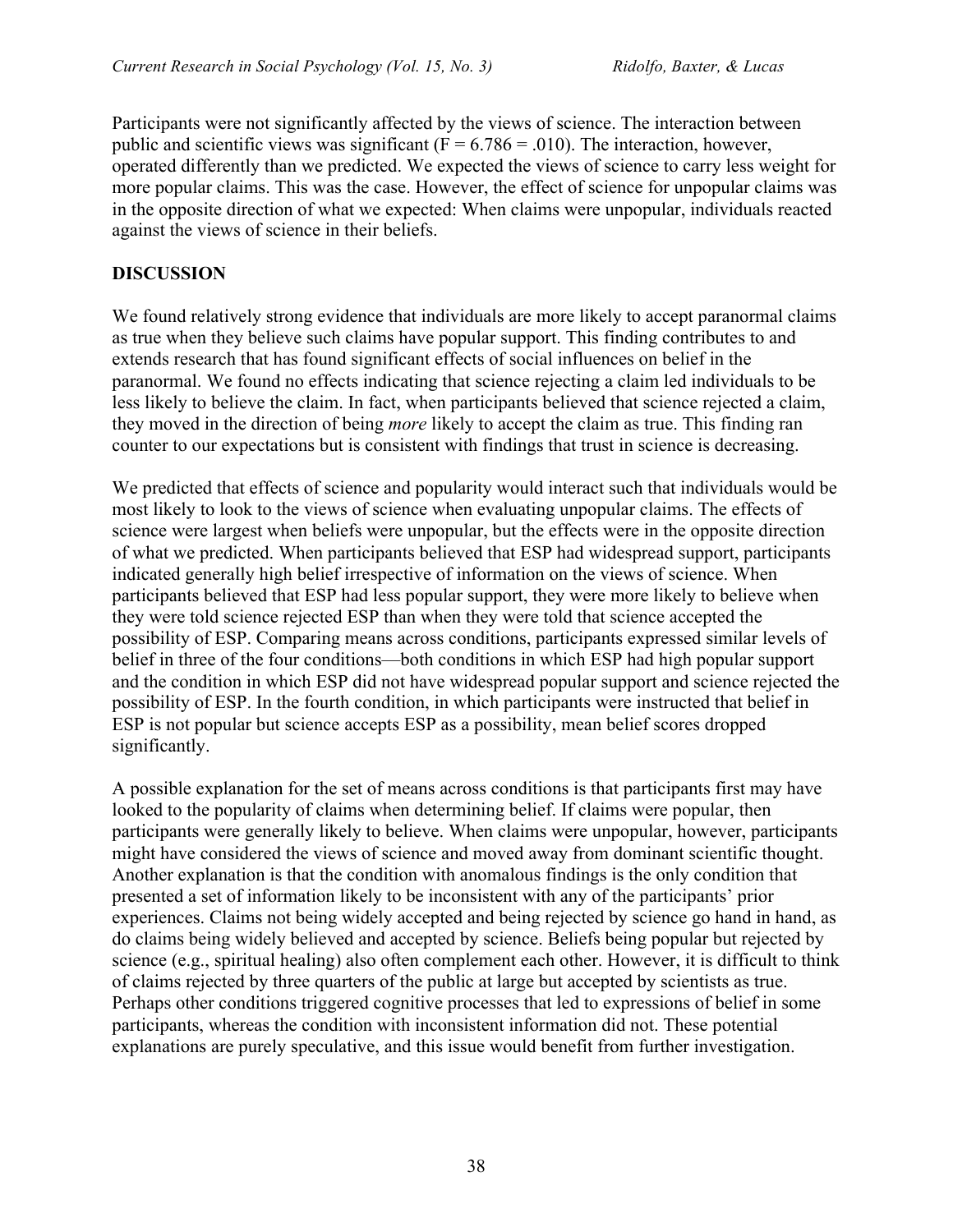Overall, our research demonstrated that individuals responded positively to perceptions of the popularity of paranormal claims when making decisions about belief in those claims. Results also suggest that participants reacted *against* the views of science in making decisions about paranormal claims. These findings may be due to individuals seeing paranormal belief as a matter of faith rather than evidence and therefore reacting against science. Alternatively, perhaps endorsement from peers provides a stronger source of legitimacy for paranormal beliefs than authorization from a higher authority. Or, the findings may result from a decreasing trust in the institution of science.

#### **REFERENCES**

Alsop, Ronald J. 2004. "Corporate Reputation: Anything but Superficial—The Deep but Fragile Nature of Corporate Reputation." *Journal of Business Strategy* 25: 21-29.

Asch, Solomon E. 1951. "Effects of Group Pressure Upon the Modification and Distortion of Judgments." Pp. 178-190 in In H. Guetzkow (Ed.), *Groups, Leadership, and Men*. Pittsburgh, PA: Carnegie Press.

Blackmore, Susan, and Tom Troscianko. 1985. "Belief in the Paranormal: Probability Judgments, Illusory Control, and the 'Chance Baseline Shift'." *British Journal of Psychology* 76: 459-468.

Bloom, David E., and Henry Rosovsky. 2001. "Higher Education and International Development." *Current Science* 81: 252-256.

Campbell, Jennifer D., and Patricia J. Fairey. 1989. "Informational and Normative Routes to Conformity: The Effect of Faction Size as a Function of Norm Extremity and Attention to the Stimulus." *Journal of Personality and Social Psychology* 57: 457-468.

Duncan, David F., William J. Donnelly, Thomas Nicholson, and Alice J. Hees. 1992. "Cultural Diversity, Superstitions, and Pseudoscientific Beliefs among Allied Health Students." *College Student Journal* 26: 525-530.

Gosschalk, Brian, and Allan Hyde. 2005. "The Business World will Never be the Same: The Contribution of Research to Corporate Governance Post-Enron." *International Journal of Market Research* 47: 29-44.

Hanley, Nick, and Jason F. Shogren. 2005. "Is Cost-Benefit Analysis Anomaly-Proof?" *Environmental and Resource Economics* 32: 13-34.

Lang, Graeme. 2005. "'Democratic Ignorance' and the Politics of Knowledge." *International Review of Sociology* 15: 203-206.

Leeds, Roger. 2003. "Breach of Trust: Leadership in a Market Economy." *Harvard International Review* 25: 76-82.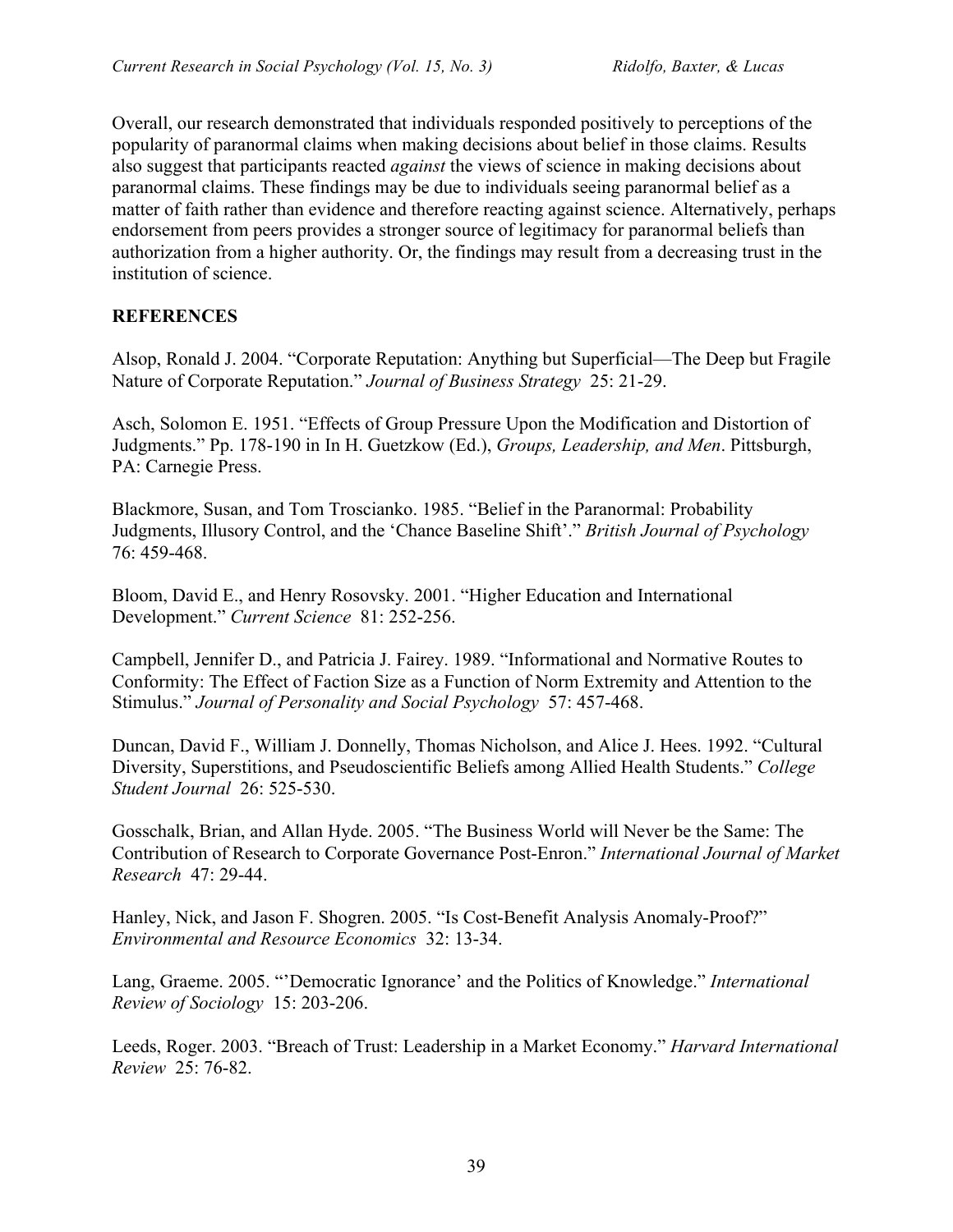Markovsky, Barry, and Shane R. Thye. 2001. "Social Influence on Paranormal Beliefs." *Sociological Perspectives* 44: 21-44.

Messer, Wayne S., and Richard A. Griggs. 1989."Student Belief and Involvement in the Paranormal and Performance in Introductory Psychology." *Teaching of Psychology* 16: 187- 191.

Moore, David A. 2005. "Three in Four Americans Believe in Paranormal." Princeton: Gallup News Service.

Musch, Jochen, and Katja Ehrenberg. 2002. "Probability Misjudgment, Cognitive Ability, and Belief in the Paranormal." *British Journal of Social Psychology* 93: 169-177.

Nowotny, Helga. 2005. "High- and Low-Cost Realities for Science and Society." *Science* 20: 1117-1118.

Pew Research Center. 2009. "Public Praises Science: Scientists Fault Public, Media." Published July 7, 2009. Retrieved July 26, 2009 at http://pewresearch.org/pubs/1276/science-survey.

Tobacyk, Jermone. 1984. "Paranormal Belief and College Grade Point Average." *Psychological Reports* 54: 217-218.

Wierzbicki, Michael. 1985. "Reasoning Errors and Belief in the Paranormal." *The Journal of Social Psychology* 125: 489-494.

## **ENDNOTES**

[1] Paranormal beliefs showing significant increases from 1990 to 2001 included haunted houses, ghosts, witches, communication with the dead, psychic or spiritual healing, that extraterrestrials have visited earth, and clairvoyance. Demonic possession showed a significant decrease in belief.

[2] Following Markovsky and Thye (2001), we adopt a broad definition of "paranormal." For our purposes, claims are paranormal if they violate widely accepted scientific principles (such as perpetual motion machines), if they are very unlikely given existing knowledge (such as Bigfoot), or if they are outside the realm of natural explanations (such as astrology).

[3] Beliefs may be conscious or unconscious, controllable or not. By "belief," we mean here conscious representations of beliefs.

#### **AUTHOR BIOGRAPHIES**

Heather Ridolfo is a PhD candidate in the Department of Sociology at the University of Maryland. Her broad research interests include self-concept development and mental health disorders in adolescence. Her email address is hridolfo@socy.umd.edu.